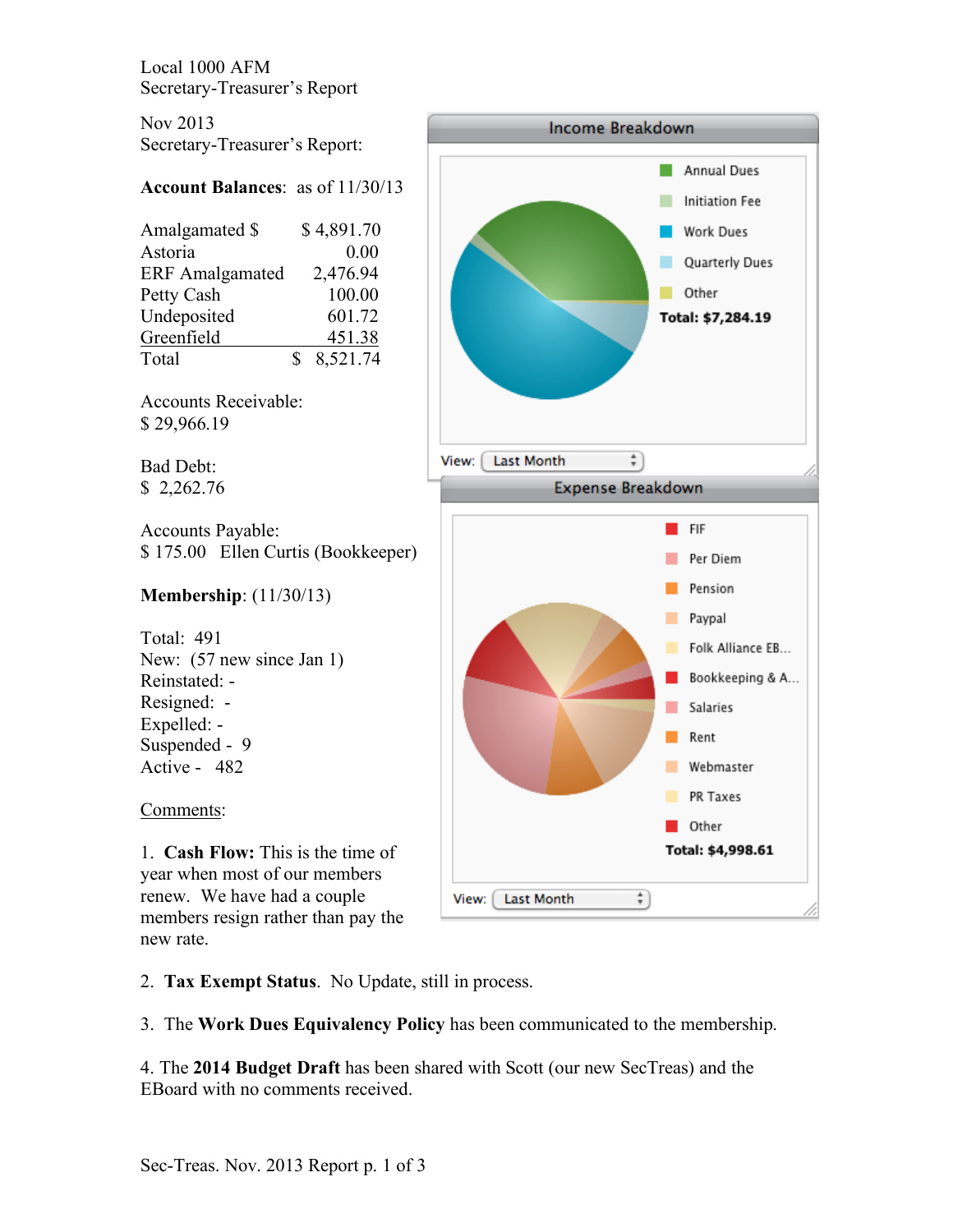Local 1000 AFM Secretary-Treasurer's Report

5. **Other Membership Stati:** A member inquired about "Emeritus" Status which would have a lower annual dues rate for people who are retired. The word *emeritus* is awarded to someone as an honorific, for services performed. E.g., we have unofficially awarded our past President, John McCutcheon, such status for service during his long tenure are our President. This title has nothing to do with his dues rate or AFM Membership.

There IS a provision in the AFM Bylaws to create a "Life Membership" category for people who have reached the age of 65 and who have been active in their local for 35 years. There is clear language prohibiting locals from establishing such a category with criteria which are less than these. The benefits are, Life Members have all the rights and privileges of members, except voting  $\&$  holding office, and pay only the AFM's portion of the Per Capita annually. (In effect, the Locals that have this provision are honoring their long-term members by completely waiving the Local's portion of the Annual or Quarterly Dues.)

Local 1000 has only been in existence for 20 years, and while we could petition the Federation to request this provision to be tweaked to match our years in existence (20 yrs in 2013, 21 yrs in 2014, etc.) I do not recommend such an action at this time.

6. **November P/L (Profit/Loss) Statement** is appended to this report. Appendix 1 YTD Quarterly Income Comparison (11 mos) Appendix 2

### 7. **Not "actually" part of the November Report**:

In December, We have paid Ellen Curtis's outstanding bill, but we have not settled the role we need her to play in the future.

In December, we purchased the Quickbooks multi-computer license and the staff reports that it has been installed on both computers and is working.

The Fall-Winter New Deal is in the design phase with our Graphic Designer.

8. **Transfer to New Secretary-Treasurer**. The Office will create new signature cards for our accounts, and I will request a Union Plus Credit card for Scott and remove mine, effective Dec. 31, 2013. I have spoken with Scott and have offered to continue editing the New Deal for the short term future to ease the transition.

Respectfully submitted,

Sunflutong

Steve Eulberg, Secretary-Treasurer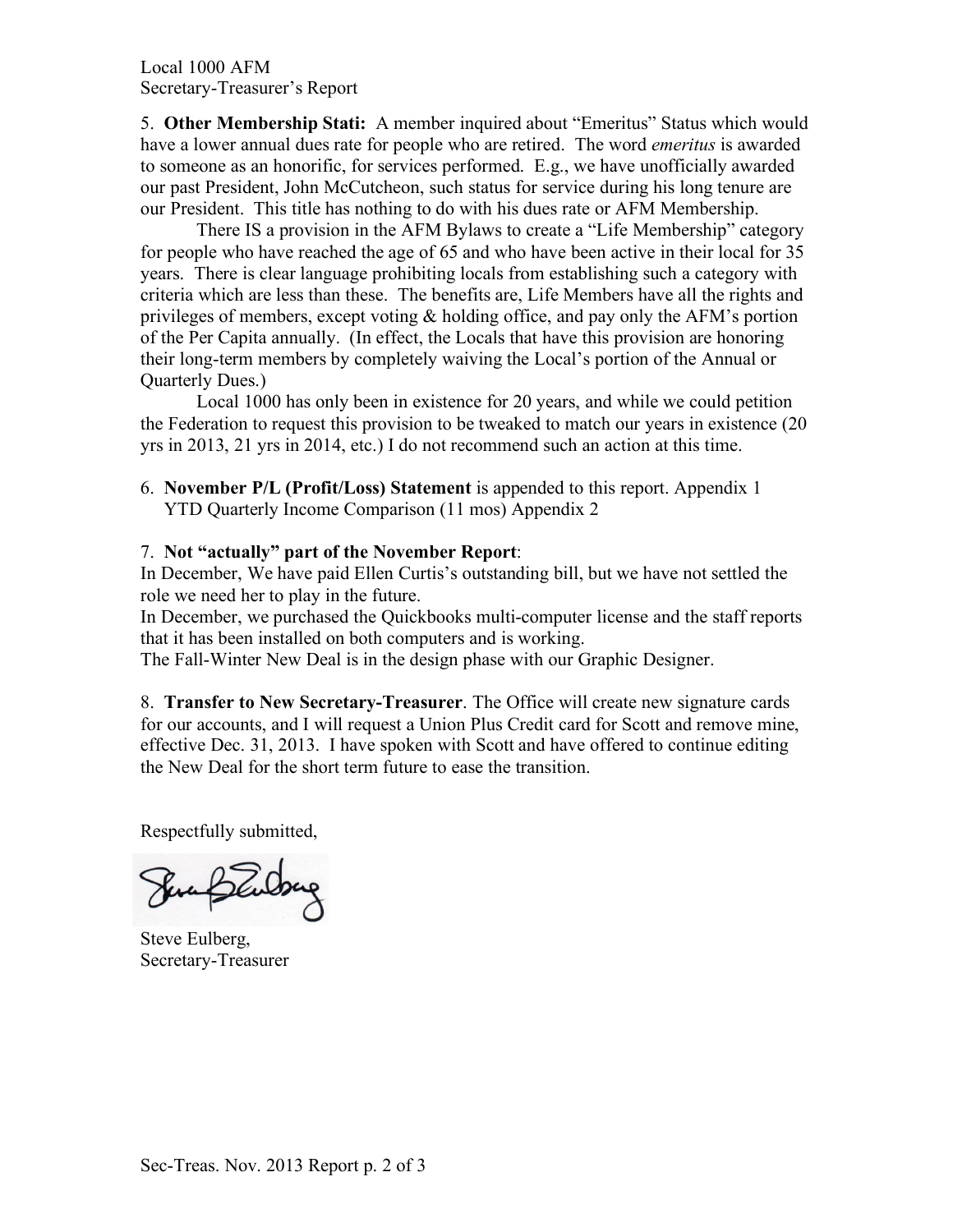#### 6:11 PM

12/02/13 Cash Basis

# Local 1000<br>Profit and Loss Standard

#### November 2013

|                                              | <b>Nov</b> '13     |
|----------------------------------------------|--------------------|
| Ordinary Income/Expense                      |                    |
| Income<br>Fees                               |                    |
| <b>Initiation Fee</b>                        | 135.00             |
| <b>Re-Instatement Fees</b>                   | 25.00              |
| <b>Total Fees</b>                            | 160.00             |
| Joe Hill Educational Fund                    | 30.00              |
| <b>Membership Dues</b><br><b>Annual Dues</b> |                    |
| <b>Quarterly Dues</b>                        | 2,780.00<br>590.00 |
| <b>Total Membership Dues</b>                 | 3,370.00           |
| <b>Work Dues</b>                             | 3,724.19           |
| <b>Total Income</b>                          | 7,284.19           |
| <b>Cost of Goods Sold</b>                    |                    |
| <b>AFM Dues</b>                              |                    |
| FIF                                          | 195.00             |
| <b>Total AFM Dues</b>                        | 195.00             |
| Per Diem                                     | 138.00             |
| <b>Total COGS</b>                            | 333.00             |
| <b>Gross Profit</b>                          | 6,951.19           |
| <b>Expense</b>                               |                    |
| <b>Executive Board Meetings</b>              |                    |
| Folk Alliance EB Meeting                     | 856.00             |
| <b>Total Executive Board Meet</b>            | 856.00             |
| Insurance<br><b>Disability Insurance</b>     | $-2.40$            |
| <b>Total Insurance</b>                       | $-2.40$            |
|                                              |                    |
| <b>Merchant Account Fees</b><br>Paypal       | 210.90             |
| <b>Total Merchant Account Fees</b>           | 210.90             |
| <b>Payroll Expenses</b>                      |                    |
| Pension                                      | 328.34             |
| <b>PR Taxes</b>                              | 107.97             |
| <b>Salaries</b>                              | 1,330.00           |
| <b>Total Payroll Expenses</b>                | 1,766.31           |
| <b>Professional Fees</b>                     |                    |
| <b>Bookkeeping &amp; Accounting</b>          | 580.00             |
| <b>Total Professional Fees</b>               | 580.00             |
| Rent<br>Website                              | 500.00             |
| Webmaster                                    | 750.00             |
| <b>Total Website</b>                         | 750.00             |
| <b>Total Expense</b>                         | 4,660.81           |
|                                              |                    |
| <b>Net Ordinary Income</b>                   | 2,290.38           |
| Net Income                                   | 2,290.38           |